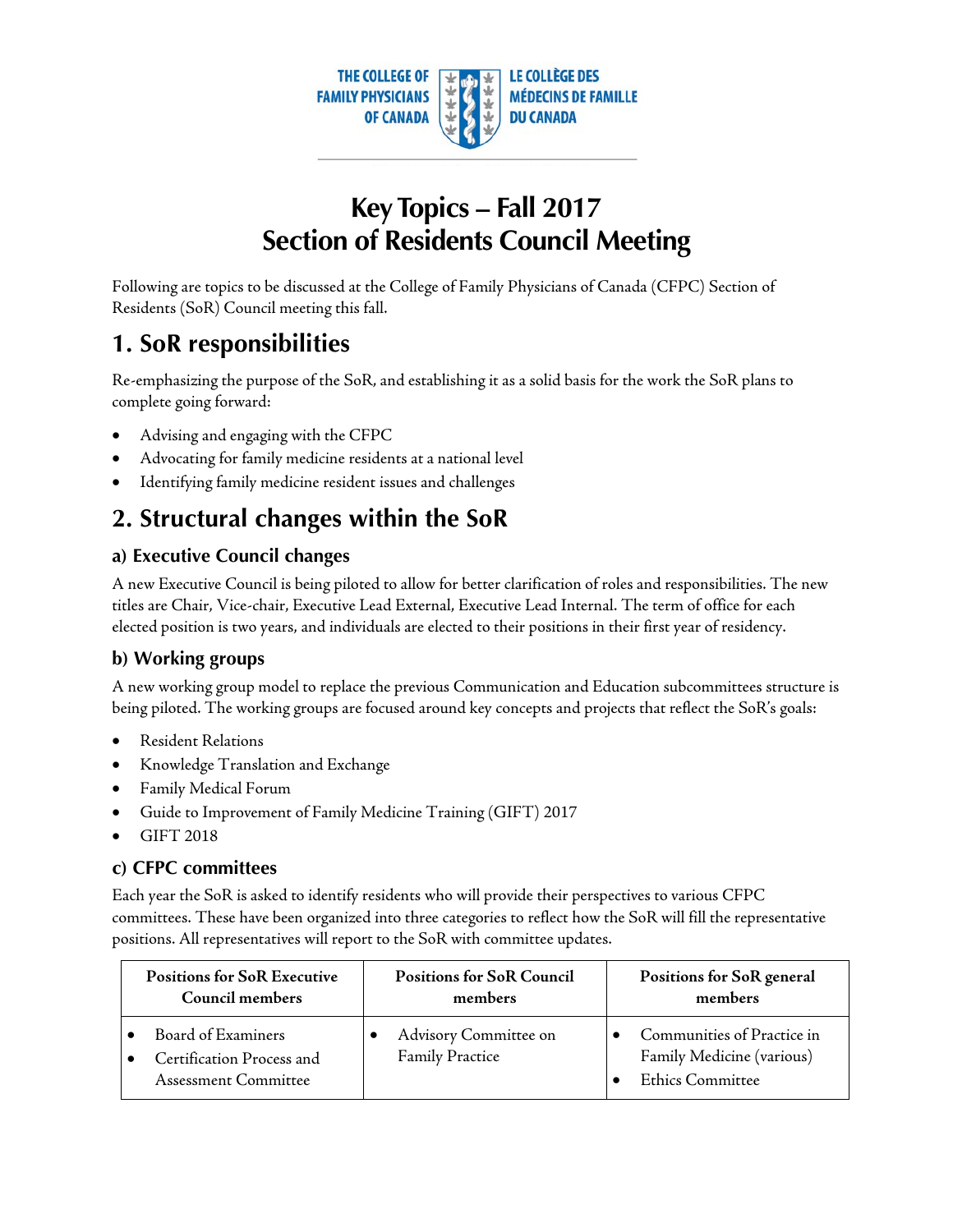

| <b>Positions for SoR Executive</b><br>Council members |                             | <b>Positions for SoR Council</b><br>members |                              | Positions for SoR general<br>members |                          |
|-------------------------------------------------------|-----------------------------|---------------------------------------------|------------------------------|--------------------------------------|--------------------------|
| $\bullet$                                             | Family Medicine Specialty   | $\bullet$                                   | Canadian Family Physician    | $\bullet$                            | Membership Advisory      |
|                                                       | Committee                   |                                             | Editorial Advisory Board     |                                      | Committee                |
| ٠                                                     | Finance and Audit Committee | $\bullet$                                   | Communities of Practice in   | $\bullet$                            | Murray Stalker Award     |
| $\bullet$                                             | Post Graduate Education     |                                             | Family Medicine Council      |                                      | Committee                |
|                                                       | Committee                   | ٠                                           | Family Medicine Forum        | $\bullet$                            | <b>Patient Education</b> |
| $\bullet$                                             | Residency Accreditation     |                                             | Committee                    |                                      | Practice Management      |
|                                                       | Committee                   | $\bullet$                                   | First Five Years of Practice | $\bullet$                            | Section of Researchers   |
|                                                       |                             | $\bullet$                                   | North American Primary       |                                      | Council                  |
|                                                       |                             |                                             | Research Group Board         | $\bullet$                            | Self-Learning            |
|                                                       |                             | $\bullet$                                   | Patients Medical Home        | $\bullet$                            | Social Accountability    |
|                                                       |                             |                                             | <b>Steering Committee</b>    |                                      | Working Group            |
|                                                       |                             | $\bullet$                                   | Section of Medical Students  |                                      |                          |
|                                                       |                             |                                             | Section of Teachers Council  |                                      |                          |

### **3. Process within the SoR**

Multiple structural changes are being piloted and processes will be reviewed, including the Executive Council's decision-making authority relative to the rest of the Council and general members. This will take place over the current year, with the goal of updating the Terms of Reference in September 2018 to accurately reflect the new structural changes.

## **4. Updates from the CFPC**

### **a) CanMEDS-FM**

CanMEDS-FM 2017 will be released by the end of 2017. Together with the Family Medicine Professional Profile, it forms an overall picture of the roles, responsibilities, and competencies of Canadian family physicians. Key changes and new elements include an emphasis on generalism and community-adaptive competence, as well as cultural safety, patient safety, and continuous quality improvement. The Manager Role is replaced by the Leader Role. For postgraduate residency training, CanMEDS-FM guides curriculum and assessment, including Enhanced Skills.

### **b) Family Medicine Professional Profile**

The Family Medicine Professional Profile was developed in response to a strategic directive to define and promote comprehensiveness and continuity for the discipline. The Profile is to be understood in conjunction with CanMEDS-FM and communicates the collective capabilities, commitments, and community-adaptive abilities of family physicians. The Profile will aim to guide scope of training in education including a cohesive rationale for enhanced skills training and CACs, market and promote family medicine to undergraduate students, and inform conversations with health authorities and government regarding the role and value of family physicians.